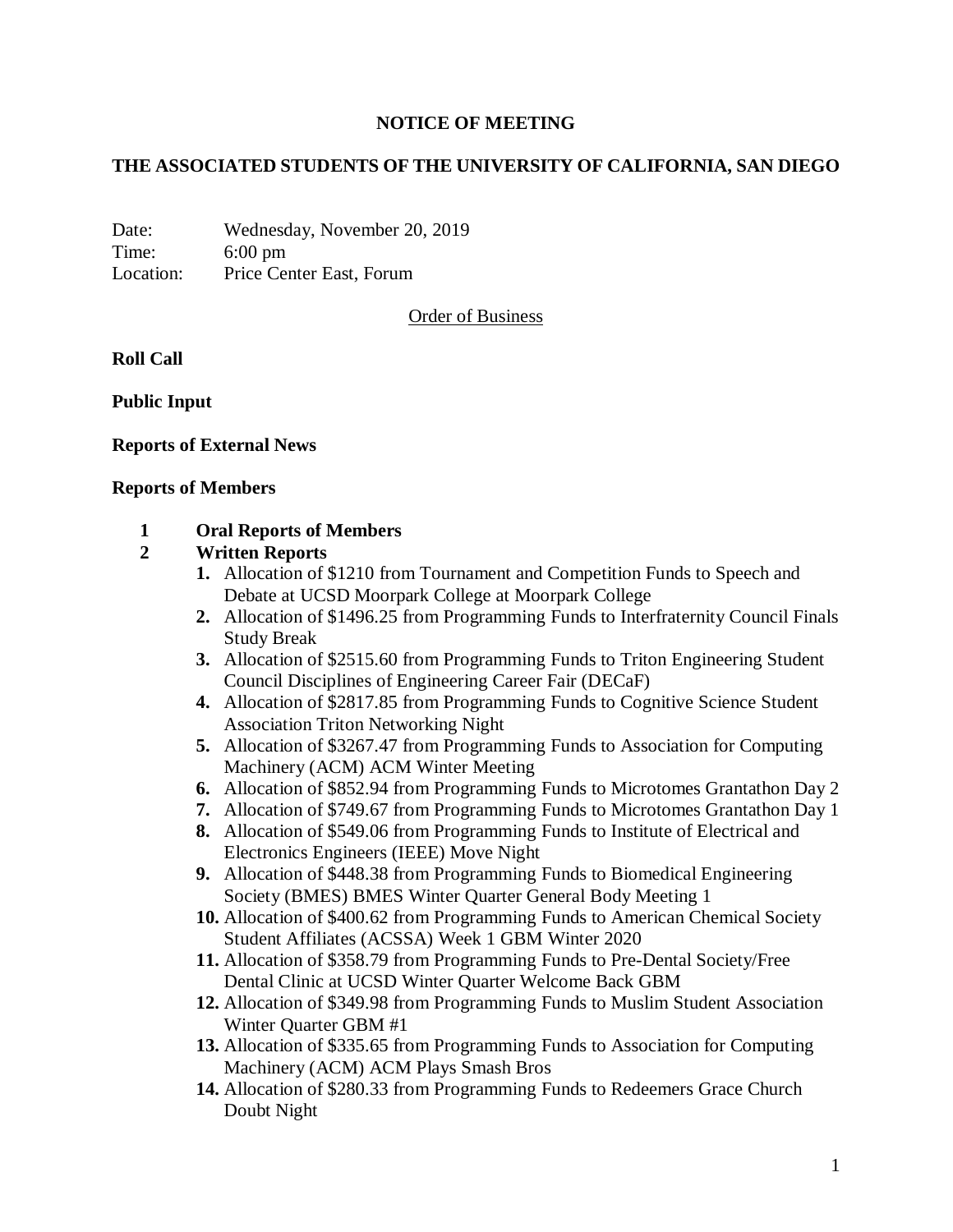- **15.** Allocation of \$210.10 from Programming Funds to Chem-E-Car Project Winter GBM #1
- **16.** Allocation of \$201.52 from Programming Funds to Institute of Electrical and Electronics Engineers (IEEE) How-To Prepare for the Career Fair + Boba
- **17.** Allocation of \$164.48 from Programming Funds to Insight Pre-Optometry GBM #1
- **18.** Allocation of \$158.34 from Programming Funds to Society of Hispanic Professional Engineers REACh - Rising Engineers Advanced Challenge
- **19.** Allocation of \$149.50 from Programming Funds to Civil Discourse Club CDC's Annual Political Forum
- **20.** Allocation of \$149 from Programming Funds to Morning Sign Out Morning Sign Out GBM#1
- **21.** Allocation of \$121.45 from Programming Funds to Microtomes Grantathon Infosession 4
- **22.** Allocation of \$67.50 from Programming Funds to Amateur Radio Club at UCSD (KK6UC) KK6UC GBM #2
- **23.** Allocation of \$53.61 from Programming Funds to PERIOD. at UCSD Period Winter'20 GBM #1
- **24.** Allocation of \$27.99 from Programming Funds to Asian and Pacific Islander Student Alliance (APSA) APSA Mxntorship Winter Welcome Back Dinner
- **25.** Allocation of \$1890 from Tournament and Competition Funds to Mock Trial at UCSD University of California, Irvine at Harbor Justice Center in Newport Beach - Ethan Christensen

# **Reports of Senator Projects**

# **Question Time**

# **Reports of Committees**

- **1** Finance Committee
- **2** Legislative Committee

# **Special Orders**

**1** Discussion of Fee Referendum Changes for the 2020 School Year

# **Unfinished Business**

**New Business**

# **Open Forum**

**Roll Call**

Bills in Committee

# **Finance Committee**